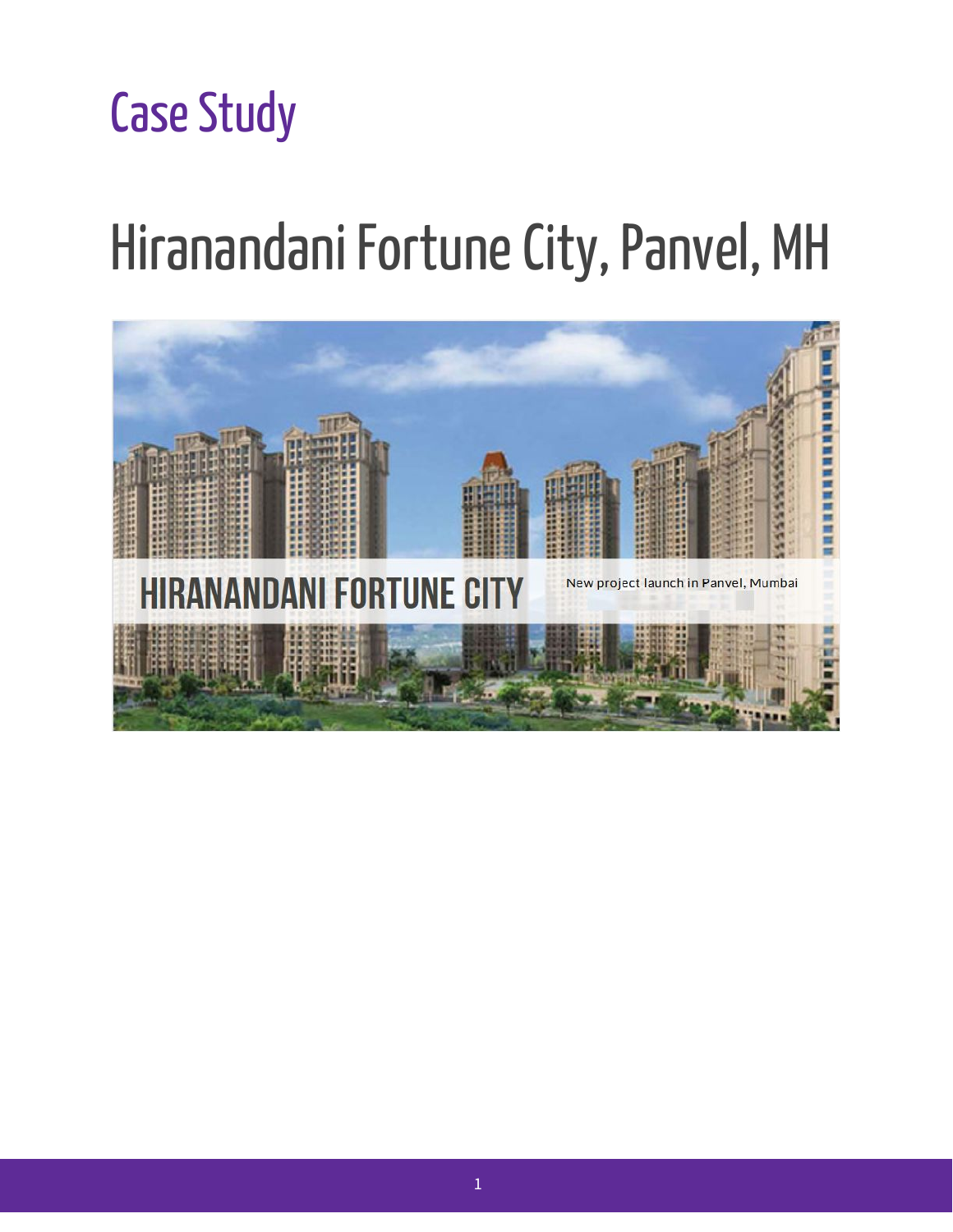

## **Current Challenges**

One of the most prestigious real estate developers based in Mumbai, The Hiranandani Group has a vision of creating a new India with self-sufficient and enduring townships. The Group is primarily synonymous with quality, reliability, and excellence in architecture and commitment towards customers. They believe in giving the experience of a lifetime to every family. Hiranandani fortune city is one of the biggest gated communities located in Panvel. The developer faced challenges relating to multiple service providers for each service the residence opt for like telephone, internet, broadcasting TV Channels, and more. Most of the time the building terraces are cluttered with multiple dish antennas, each service provider lay their independent cable to each residence for the service. These cables spoil the look of the building exteriors/interiors besides fire and rodent hazards.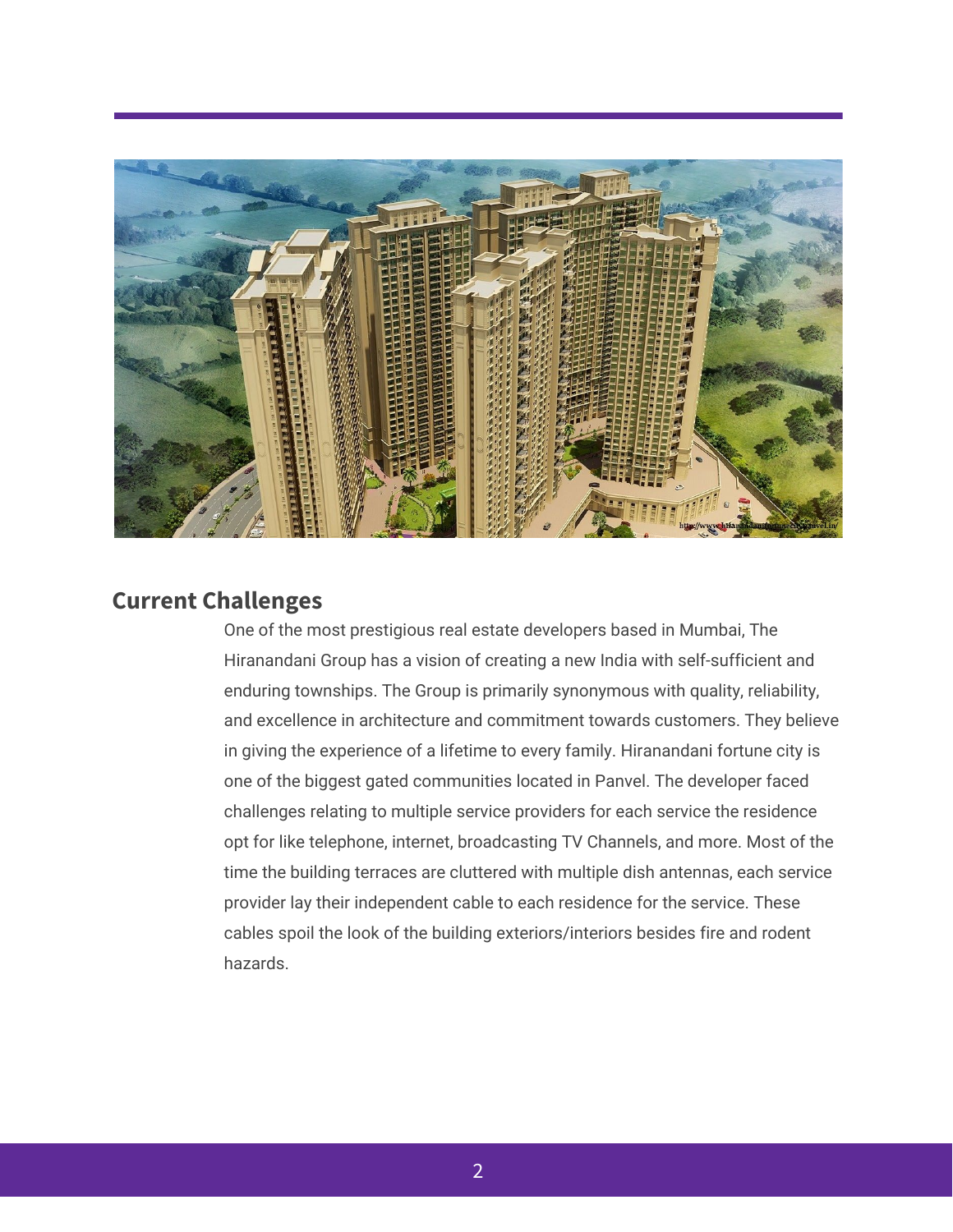#### **The Need**

The Hiranandani Fortune City with many NRI and HNI's residences wanted one unified service provider who can offer all these multiple-service providers converged to one, ease of selecting the service, and simplified payment options.

## **Solution Provided**

After carefully understanding the challenges faced by the builder who is committed to providing The Best in Class amenities to its customers, One Touch Infratel was selected to provide the next-generation network with the unified service provider platform for Voice, data, and Video for Hiranandani Fortune City Panvel under FTTH.

#### **Summary**

One Touch Infratel worked with Broadband & Telephony services partners and technology partners in integrating all the multiple service providers seamlessly to bring about a change in experience which the residents can use it ease and select the service provider of their choice and single window payment.

|                | <b>HIRANANDANI FORTUNE CITY,</b> |
|----------------|----------------------------------|
|                | <b>PANVEL</b>                    |
| <b>Sr</b>      | <b>FTTH PLATFORM SERVICES</b>    |
| <b>No</b>      | <b>PROVIDED</b>                  |
| Δ              | <b>VIDEO SERVICES</b>            |
| 1              | <b>CABLE TV - LOCAL FEED</b>     |
| $\overline{2}$ | <b>HITS PLATFORM</b>             |
| 3              | AIRTEL DIGITAL - DTH             |
|                |                                  |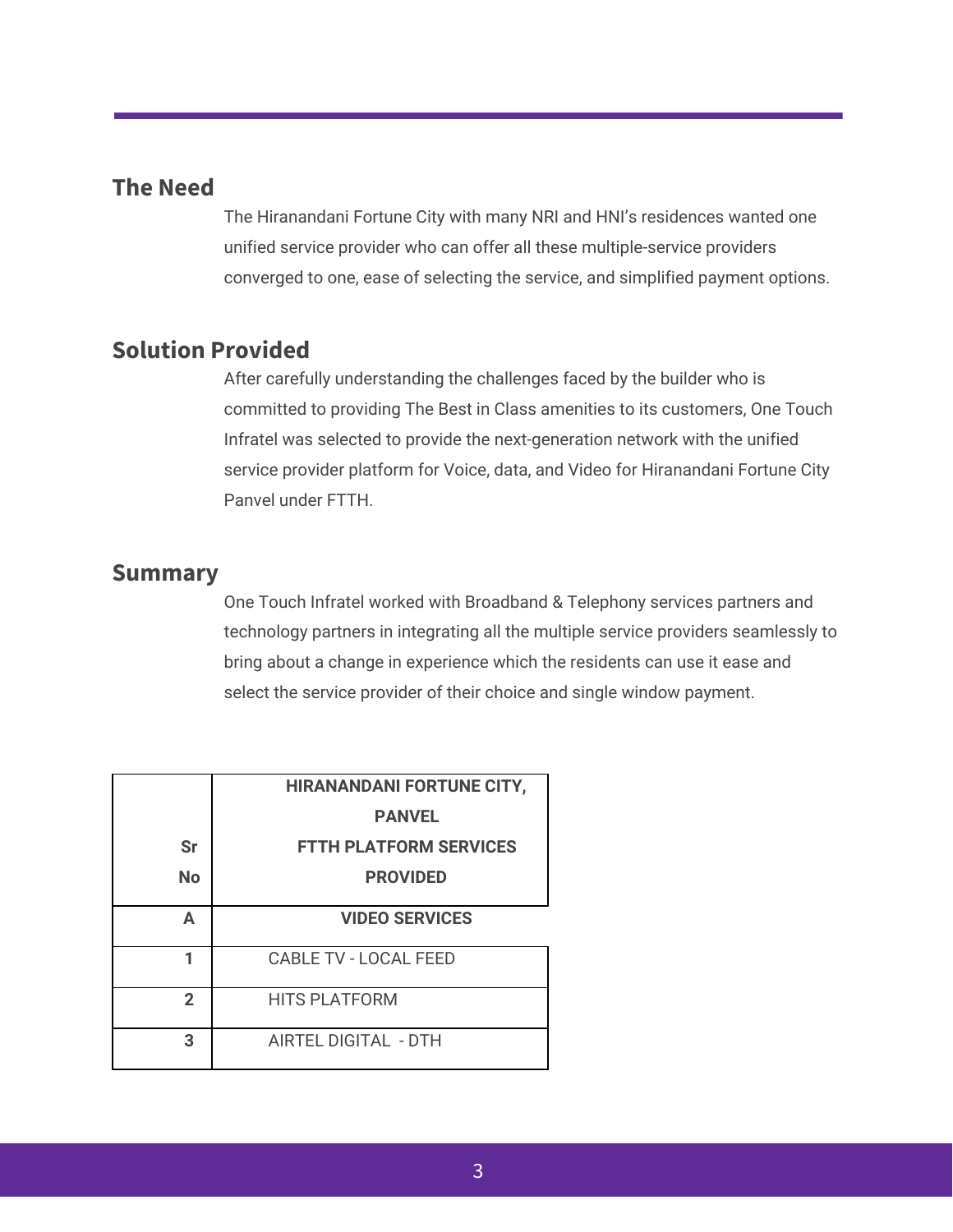| 4              | <b>TATA SKY - DTH</b>                   |
|----------------|-----------------------------------------|
| 5              | <b>VIDEOCON D2H - DTH</b>               |
|                |                                         |
| B              | <b>VOICE SERVICES</b>                   |
|                | <b>IP - EPABX SERVICES -</b>            |
| 1              | <b>STANDALONE</b>                       |
|                | <b>ANALOG EPABX SERVICES -</b>          |
| $\overline{2}$ | <b>STANDALONE</b>                       |
| 3              | <b>BSNL &amp; EPABX - TELEPHONE</b>     |
| 4              | AIRTEL & IP- EPABX - TELEPHONE          |
| 5              | MTNL & IP- EPABX - TELEPHONE            |
| 6              | <b>TATA &amp; IP- EPABX - TELEPHONE</b> |
|                |                                         |
|                |                                         |
| C              | <b>DATA SERVICES</b>                    |
| 1              | AIRTEL BROADBAND - HIGHSPEED            |
| $\overline{2}$ | <b>LOCAL BROADBAND - LOWSPEED</b>       |
| 3              | <b>BSNL BROADBAND - HIGHSPEED</b>       |
| 4              | MTNL BROADBAND - HIGHSPEED              |
| 5              | TATA BROADBAND - HIGHSPEED              |
|                |                                         |
| D              | <b>VALUE ADDED SERVICES</b>             |
| 1              | <b>IP- CCTV CAMERAS</b>                 |
| $\overline{2}$ | <b>HD - ANALOG CAMERAS</b>              |